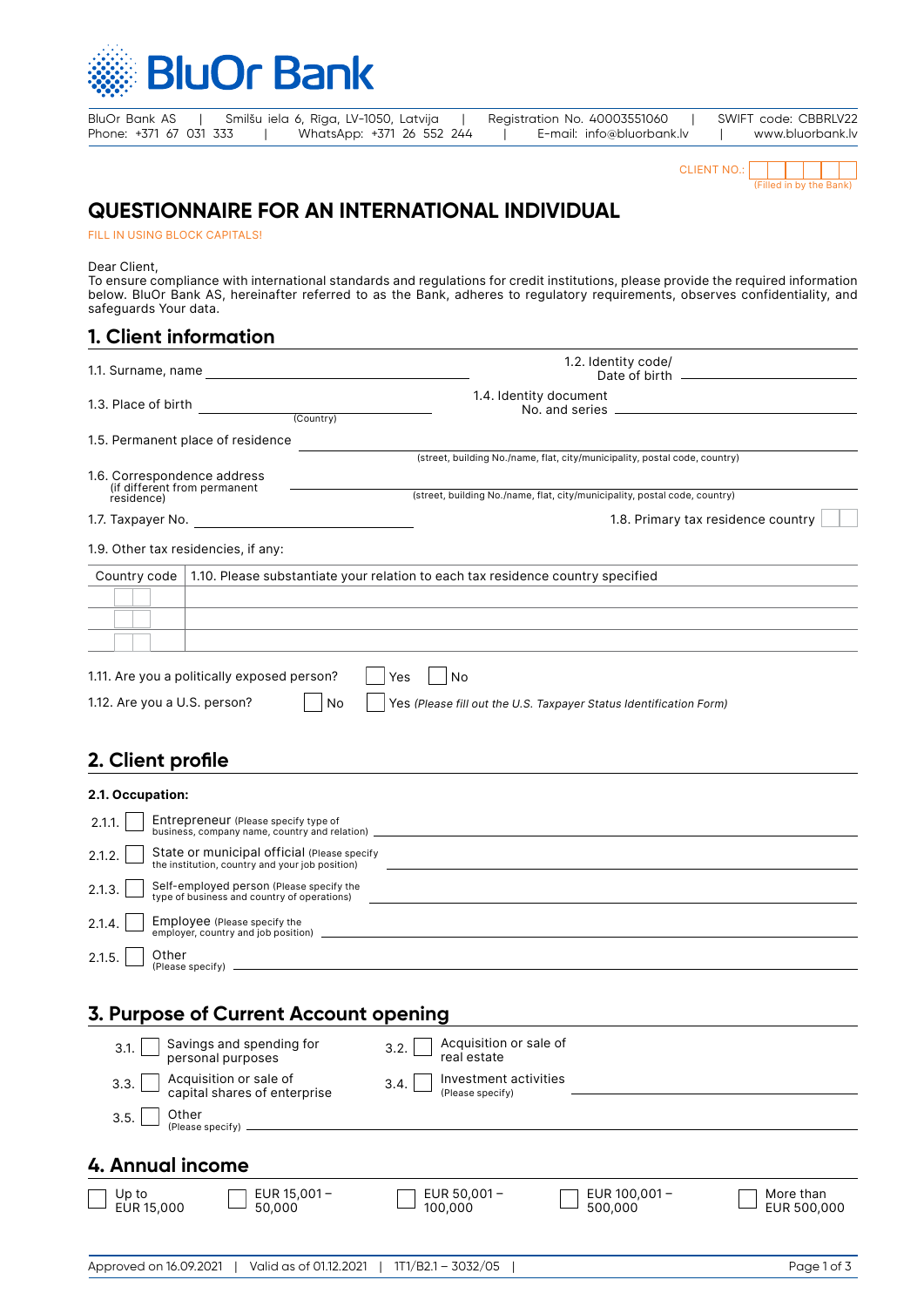

| Smilšu iela 6, Rīga, LV-1050, Latvija<br>BluOr Bank AS<br>WhatsApp: +371 26 552 244<br>Phone: +371 67 031 333 | Registration No. 40003551060<br>SWIFT code: CBBRLV22<br>E-mail: info@bluorbank.lv<br>www.bluorbank.lv                                                                                                                            |
|---------------------------------------------------------------------------------------------------------------|----------------------------------------------------------------------------------------------------------------------------------------------------------------------------------------------------------------------------------|
|                                                                                                               | CONTINUATION                                                                                                                                                                                                                     |
| 4.1. Are you planning to have cash transactions?                                                              |                                                                                                                                                                                                                                  |
| <b>No</b>                                                                                                     |                                                                                                                                                                                                                                  |
| Yes<br>(Please specify the amount, currency and payment origin or purpose)                                    |                                                                                                                                                                                                                                  |
|                                                                                                               |                                                                                                                                                                                                                                  |
| 4.2. Do you have accounts with other credit or financial institutions?                                        |                                                                                                                                                                                                                                  |
| <b>No</b>                                                                                                     |                                                                                                                                                                                                                                  |
| Yes                                                                                                           | (Please specify names of credit or financial institutions (where required, the Bank may ask the Client to submit account statements from the relevant                                                                            |
|                                                                                                               | credit or financial institutions))                                                                                                                                                                                               |
| 5. Origin of the Client's funds                                                                               | the control of the control of the control of the control of the control of the control of the control of the control of the control of the control of the control of the control of the control of the control of the control    |
| Salary, fees (Please specify source of<br>income: name of employer or client)<br>5.1.                         | and the control of the control of the control of the control of the control of the control of the control of the                                                                                                                 |
| Descendant's estate (Please specify<br>5.2.                                                                   |                                                                                                                                                                                                                                  |
| Dividends and interest (Please specify company<br>5.3.                                                        |                                                                                                                                                                                                                                  |
| Sale of held financial instruments (Please<br>5.4.<br>specify types of financial instruments)                 | <u> 1989 - Johann Stoff, deutscher Stoffen und der Stoffen und der Stoffen und der Stoffen und der Stoffen und der</u>                                                                                                           |
| 5.5.                                                                                                          |                                                                                                                                                                                                                                  |
| Sale of personal property (Please<br>5.6.                                                                     | لاست المستخدم المستخدم المستخدم المستخدم المستخدم المستخدم المستخدم المستخدم المستخدم المستخدم المستخدم المستخ<br>المستخدم المستخدم المستخدم المستخدم المستخدم المستخدم المستخدم المستخدم المستخدم المستخدم المستخدم المستخدم ال |
| Income from personal property rental<br>5.7.                                                                  |                                                                                                                                                                                                                                  |
| Income from real estate deals (Please<br>5.8.                                                                 |                                                                                                                                                                                                                                  |
| Other<br>5.9.                                                                                                 |                                                                                                                                                                                                                                  |

# **6. Information about planned transactions on the Current Account**

### **6.1. MONTHLY account turnover:**

| Total number of payments in your account (incoming and outgoing): |  |
|-------------------------------------------------------------------|--|
|                                                                   |  |

Up to 20 payments 20-50 payments More than 50 payments (specify approximate number)

#### **6.2. Are you planning transfers of financial instruments?**

 $N$ o  $\Box$  Yes  $\Box$  (please specify value (EUR))

| <b>Client accounts' turnover</b>                                                                             | Up to<br><b>EUR 15, 000.00</b> | <b>From EUR 15,000.01</b><br>to EUR 100,000.00 | EUR 100,000.01 and<br>more (specify sum) |
|--------------------------------------------------------------------------------------------------------------|--------------------------------|------------------------------------------------|------------------------------------------|
| Planned maximum total volume of the incoming payments<br>and maximum volume of a single incoming transaction |                                |                                                | FUR                                      |
| Planned maximum total volume of the outgoing payments<br>and maximum volume of a single outgoing transaction |                                |                                                | <b>FUR</b>                               |
| Planned maximum volume of cash deposits, including<br>ATM cash deposits                                      |                                | <b>FUR</b>                                     |                                          |
| Planned maximum volume of cash withdrawals, including<br>ATM cash withdrawals                                |                                | FUR                                            |                                          |

#### **6.3. Source of the first payment:**

| Currency, amount | Payer | Name of the servicing<br>credit institution | <b>Country of the</b><br>servicing credit<br>institution | Payment<br>reference |
|------------------|-------|---------------------------------------------|----------------------------------------------------------|----------------------|
|                  |       |                                             |                                                          |                      |